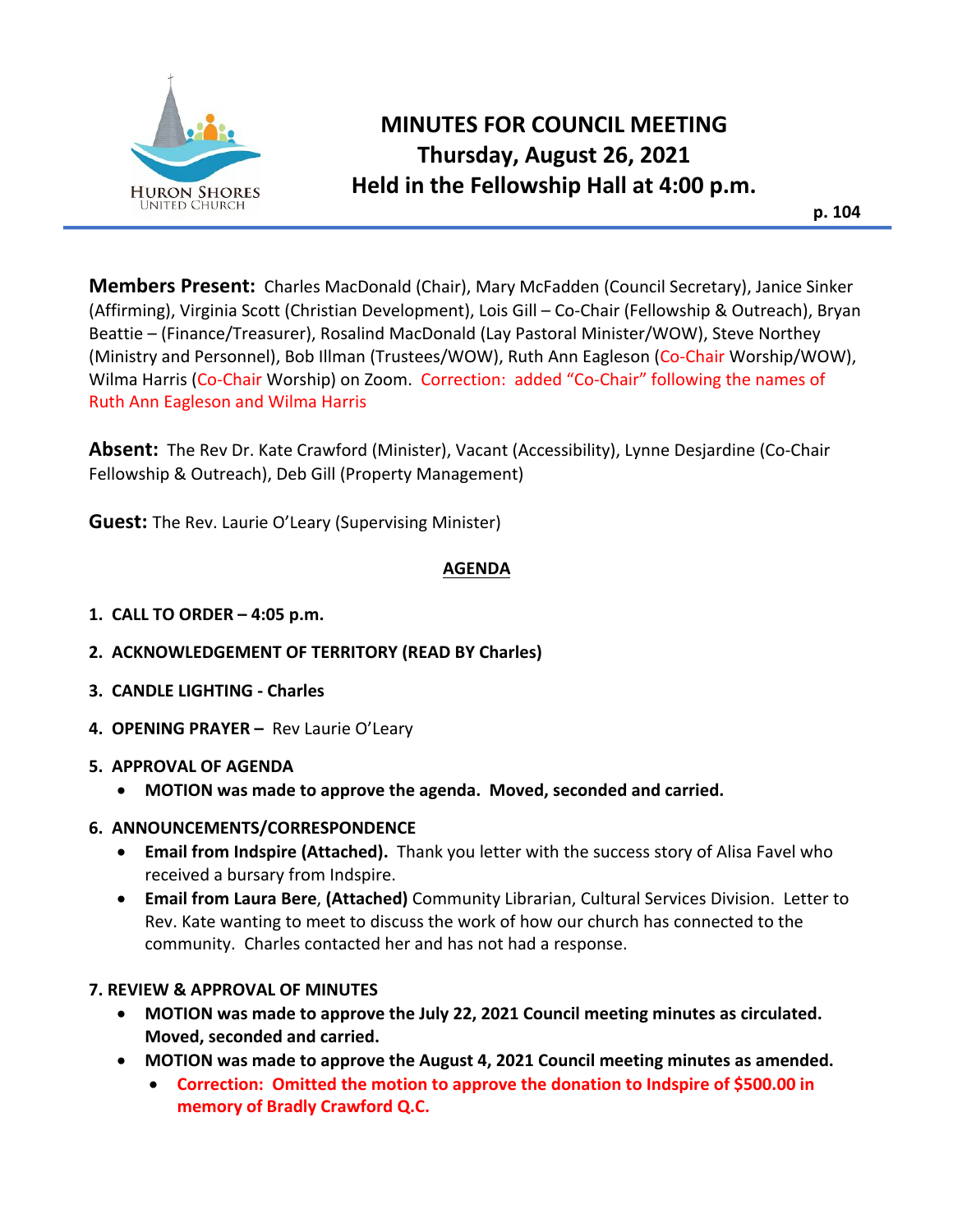#### **8. BUSINESS ARISING**

- **Letter re-write from John Scott & Peter Challen (Attached) –** Charles asked for discussion**.**  Several comments were made in regard to being uncomfortable with some of the wording in the letter. After more discussion, Council agreed by consensus not to send this letter to Regional Council. Charles will contact both John and Peter thanking them for all their efforts in the writing of this letter. As a result of the discussion, Charles will contact John Scott with the suggestion that members from our Community of Faith, go to Kettle Point for a "Gathering" to learn the history of Kettle Point. If this is possible, a date will be set and published in Shorelines and on FaceBook.
- **Bob Illman –** stated that the security cameras will be installed on September 8-9. WiFi will be installed soon.

#### **9. COVID-19 Up-Date – Bob Illman:**

- Reviewed two documents **(attached),** "Re-Gathering Procedures" and "Visual Vaccination Verification". Emphasized that proof of being double vaccinated will be required to enter our building. Groups will be responsible to sanitize. Some input was suggested to reword and clarify certain areas of the documents. Bob will ensure that these changes are done.
	- **MOTION to approve the documents "Re-Gathering Procedures" and "Visual Vaccination Verification" as amended. Moved, seconded and carried.**
- **Charles MacDonald** Service this Sunday (August 29) will be on Zoom and it is hoped to be in the Green Cathedral. If the weather is uncooperative, plans are in place to go inside the Sanctuary with a maximum of 32.

#### **10. TEAM REPORTS**

- **Affirming Team – Janice Sinker:** all Affirming information has been sent to the individual that complained about the Rainbow Sidewalk. Local businesses showed a very positive attitude when the Window Clings were distributed.
- **Property – Charles MacDonald:** Opening of the Community Living Room is up in the air. Snow removal contract is being pursued.
- **Worship– Ruth Ann Eagleson and Wilma Harris:** Have organized greeters for August 29.
- **Ministry & Personnel: Steve Northey:** Reviewed written report. Emphasized that Kate's return may not be until the end of year. Worship leaders for September are in place.
	- **MOTION: That Huron Shores United Church renew the contract of Rosalind MacDonald to continue as Lay Pastoral Minister until the position of full-time minister of HSUC has been restored. Moved, seconded and carried.**
- **Fellowship & Outreach – Lynne Desjardine/Lois Gill – Co-Chairs:** 
	- **Parking Project** A correction was made to the written report to take out word "monthly". Charles mentioned that the cost of the revised Parking signs will come out of the Parking Project funds.